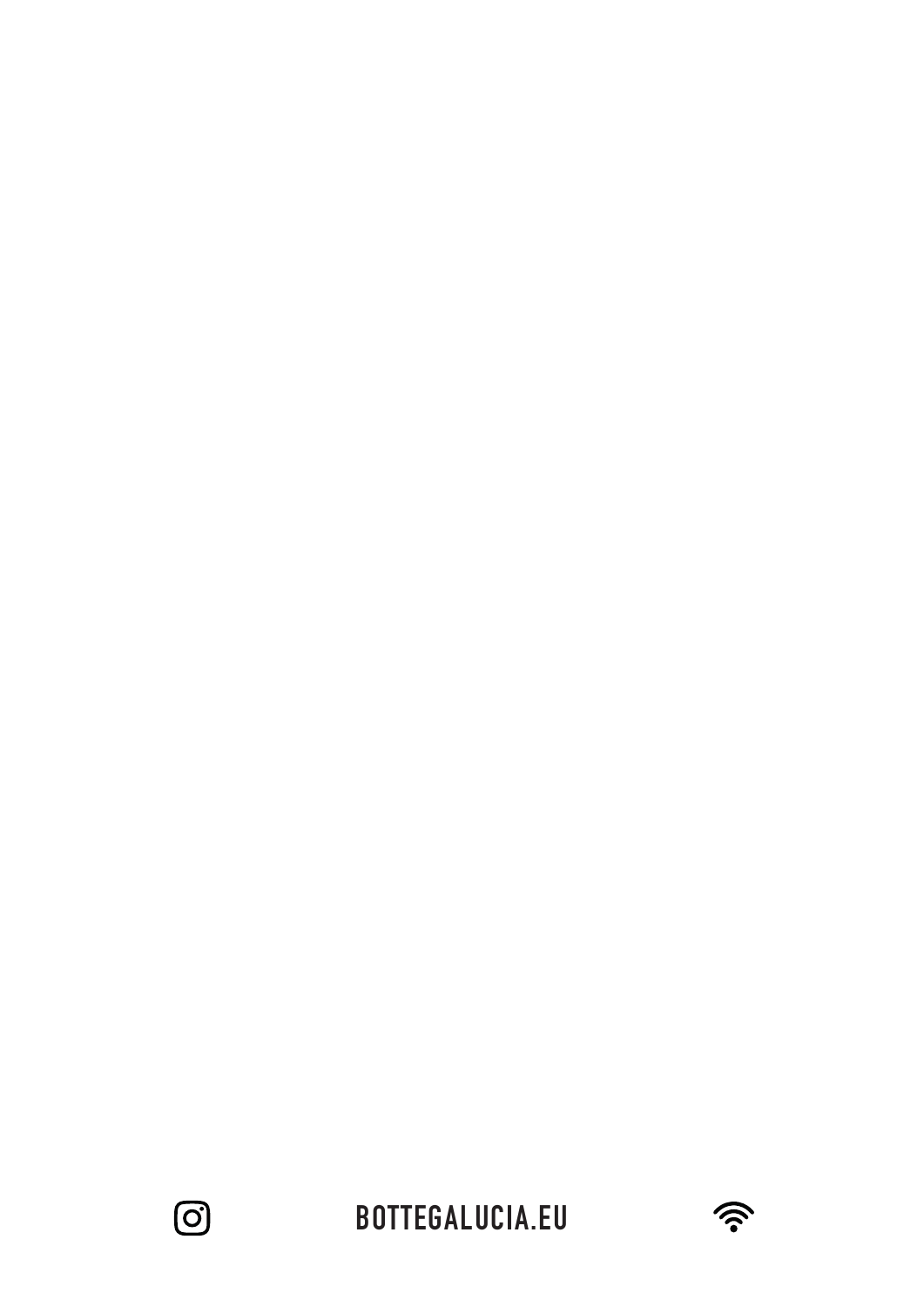|                                                                                                                                                     |                 |      | <b>SELEZIONE DI SALUMI E FORMAGGI</b>                       |        |  |
|-----------------------------------------------------------------------------------------------------------------------------------------------------|-----------------|------|-------------------------------------------------------------|--------|--|
| Jamón Iberico Pata Negra                                                                                                                            | Az. Jabu        | 23   | Culatello di Zibello d.o.p. con Gnocco Fritto Az. Dallatana | 20     |  |
| Paleta Iberica                                                                                                                                      | Az. Altanza     | 15   | Mortadella "Granducato" al Pistacchio<br>Az. Ibis           | 13     |  |
| Lomo Iberico                                                                                                                                        | Az. Altanza     | 15   | La Nostra Giardiniera (V)<br>Bottega Lucia                  | 10     |  |
| Selezione di Formaggi Guffanti                                                                                                                      |                 |      |                                                             | 15     |  |
| Selezione di Salumi Iberici                                                                                                                         |                 |      |                                                             | 22     |  |
|                                                                                                                                                     | 000000000000000 |      | ANTIPASTI                                                   |        |  |
|                                                                                                                                                     |                 |      |                                                             | 13     |  |
| Uovo di Montagna Poché con Spuma di Patate e Tartufo Nero $\Diamond$<br>Tartare di Manzo con Chutney di Cipolla Rossa, Crema di Pecorino e Nocciole |                 |      |                                                             |        |  |
| Granchio Morbido* in Tempura con Carota, Daikon e Salsa Agrodolce Piccante                                                                          |                 |      |                                                             |        |  |
| Baccalà Mantecato, Mayo al Limone e Terra di Olive                                                                                                  |                 |      |                                                             |        |  |
|                                                                                                                                                     |                 |      |                                                             |        |  |
| Acciughe del Mar Cantabrico, Pan-Brioche e Burro di Normandia                                                                                       |                 |      |                                                             | 16     |  |
|                                                                                                                                                     |                 |      | TENTAZIONI                                                  |        |  |
| Lingotto di Melanzana alla Parmigiana (V)                                                                                                           |                 | 8    | Lolly-pop di Pollo, Patata Dolce e Cavoletto di Bruxelles   | 8      |  |
| Bao al Vapore con Pulled Pork e Kimchi                                                                                                              |                 | 7    | Gyoza "Patate, Fagiolini e Pesto" $\sqrt{2}$                | 8      |  |
|                                                                                                                                                     |                 |      | <b>PASTE</b>                                                |        |  |
| Pappardelle Fresche con Datterino, Spinaci e Ricotta di Bufala $\Diamond$                                                                           |                 |      |                                                             | 14     |  |
| Gnocchi di Patate al Ragù Napoletano e Caciocavallo                                                                                                 |                 |      |                                                             |        |  |
| Risotto Riserva San Massimo al BBQ                                                                                                                  |                 |      |                                                             | 15     |  |
| Linguine Verrigni allo Scorfano                                                                                                                     |                 |      |                                                             | 17     |  |
| Fregola Sarda alla Valenciana, Lime Bruciato e Lattuga di Mare                                                                                      |                 |      |                                                             |        |  |
|                                                                                                                                                     |                 |      | <b>PORTATE PRINCIPALI</b>                                   |        |  |
| Asparagi, Mandorle e Foglie di Cappero $\Diamond$                                                                                                   |                 |      |                                                             | 14     |  |
| Spalla di Agnello a Cottura Lenta con Peperone Crusco e Chutney di Mango                                                                            |                 |      |                                                             | 24     |  |
| Filetto di Manzo e Yorkshire Pudding                                                                                                                |                 |      |                                                             |        |  |
| Pluma Iberica BBQ, Patata Affumicata e Quinoa Soffiata                                                                                              |                 |      |                                                             |        |  |
| Crunchy Dorada con Insalatina Spicy e Passion Fruit                                                                                                 |                 |      |                                                             | 23     |  |
|                                                                                                                                                     |                 | DOLC |                                                             |        |  |
|                                                                                                                                                     |                 |      |                                                             |        |  |
| Selezione di Gelati Artigianali                                                                                                                     |                 | 6    | Torta al Cioccolato, Mango e Spuma di Yogurt                | 8      |  |
| Babà al Tiramisù                                                                                                                                    |                 | 8    | Cheesecake Basca, Nocciole e Coulis ai Frutti Rossi         | 8<br>7 |  |
| Tortino di Carote con Crema al Mascarpone                                                                                                           |                 | 8    | Carpaccio di Ananas                                         |        |  |
|                                                                                                                                                     |                 |      |                                                             |        |  |

 $\ddot{\phantom{a}}$ 

j.

- Coperto e Servizio 3€ -  $\circled{v}$  Vegetariano - \* Prodotto Congelato -

Alcuni piatti e bevande possono contenere uno o più dei 14 allergeni indicati dal Regolamento EU n. 1169/2011.

In caso di allergie e/o intolleranze alimentari, vi preghiamo di informare il personale di sala e di richiedere l'apposita documentazione.